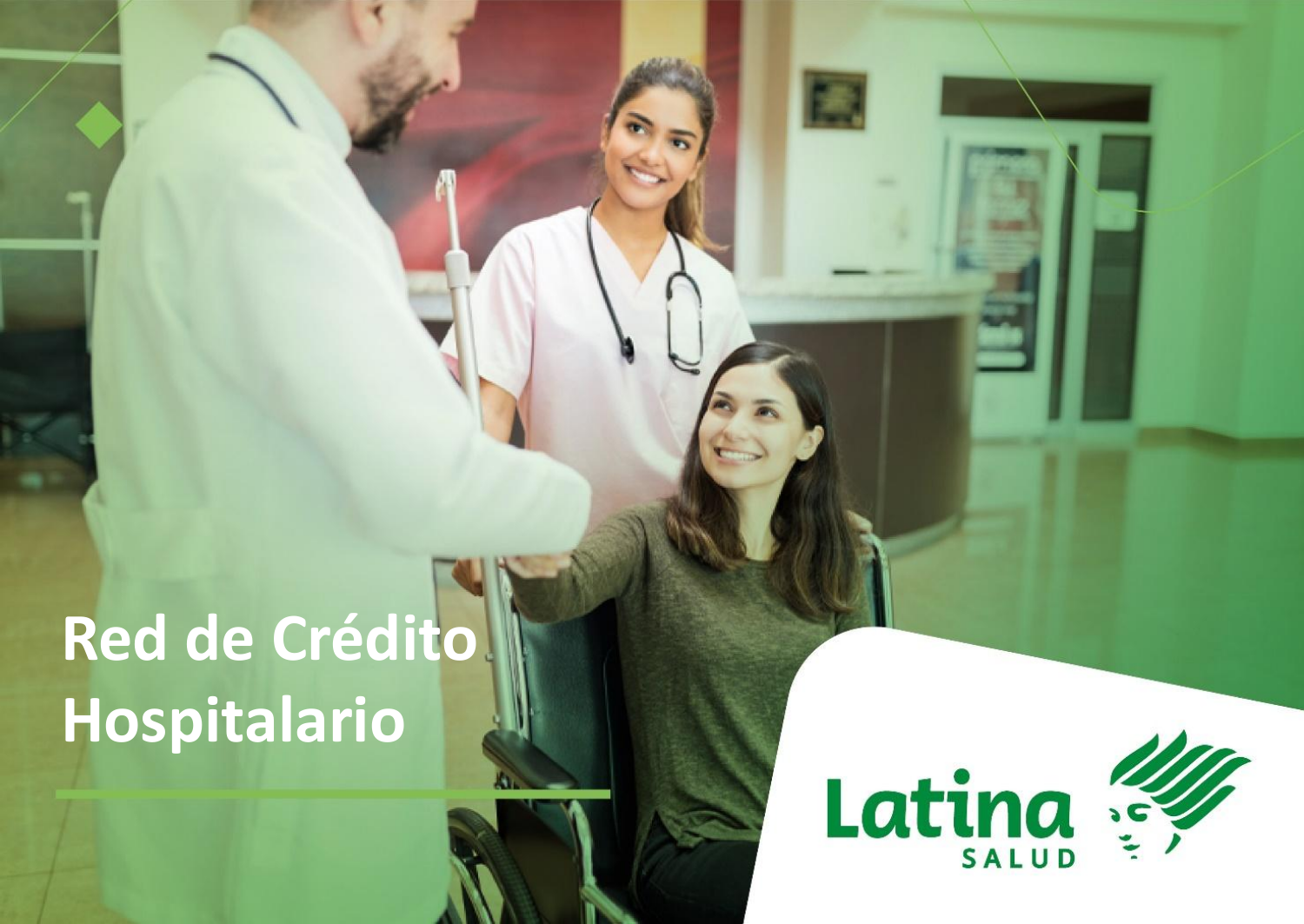# Guayaquil

### **NOMBRE DIRECCIÓN RED**

### $\bullet$ HOSPITAL CLÍNICA KENNEDY ALBORADA AV. RODOLFO BAQUERIZO NASUR Y CROTOS (CDLA. ALBORADA) HOSPITAL CLÍNICA KENNEDY POLICENTRO AV. DEL PERIODISTA Y CALLEJÓN 11-A (CDLA. KENNEDY VIEJA) HOSPITAL CLÍNICA KENNEDY SAMBORONDÓN (SOLO PARA CIRUGÍAS PROGRAMADAS) KM 2 ½ VIA LA PUNTILLA (SAMBORONDÓN) HOSPITAL ROBERTO GILBERT ELIZALDE AV ROBERTO GILBERT Y NICASIO SAFADI HOSPITAL CLÍNICA ALCÍVAR CALLE CORONEL E/. CAÑAR Y AZUAY (SUR-OESTE) HOSPITAL LUIS VERNAZA AV. JULIÁN CORONEL Y ESCOBEDO (CENTRO) OMNI HOSPITAL ABEL ROMERO CASTILLO Y JUAN TANCA MARENGO (NORTE) CLINICA DE LA MUJER (ALFREDO G. PAULSON) AV. ROBERTO GILBERT Y AV. DE LA DEMOCRACIA (CDLA. ATARAZANA) œ CLÍNICA PANAMERICANA CALLE PANAMÁ Y ROCA (CENTRO) CLÍNICA SAN FRANCISCO CDLA. KENNEDY OESTE CALLE 9 Nº 108 CLÍNICA ALBORADA ALBORADA 9 ETAPA  $\circ$ CLÍNICA URDENOR CDLA. IGNACIO ROBLES Y FRANCISCO DE ORELLANA 0 HOSPITAL LEÓN BECERRA ELOY ALFARO 2402 O CLÍNICA MILENIUM KENNEDY NORTE CALLE NAHÍN ISAÍAS Y LUIS ORRANTIA o CLÍNICA SAN GABRIEL LORENZO DE GARAICOA Y PEDRO PABLO GÓMEZ  $\circ$ CLINICA SANTAMARIA LORENZO DE GARAICOA 3209 Y ARGENTINA JUNTO AL EDIFICIO TUMORSA

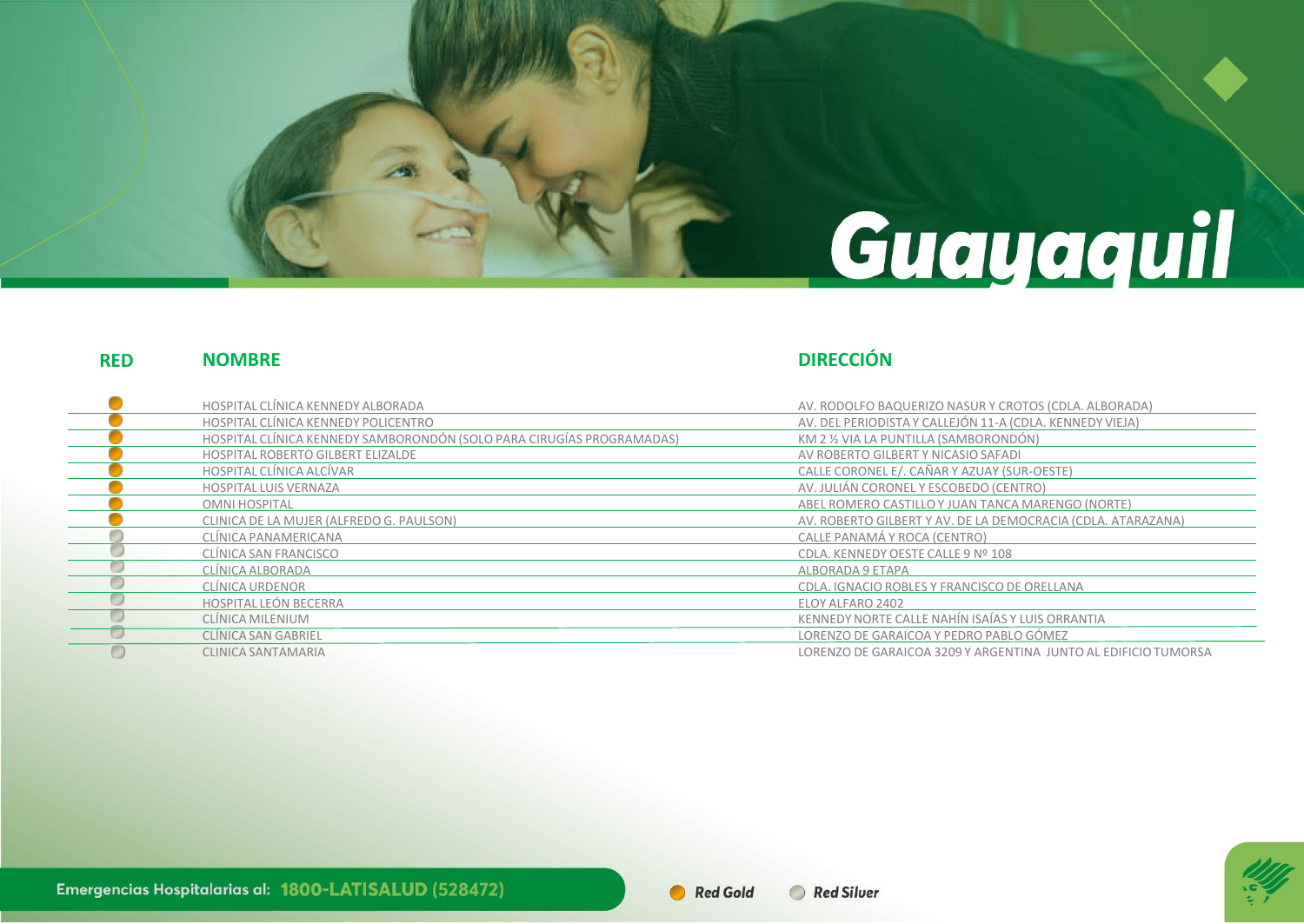

### **NOMBRE DIRECCIÓN RED**

| HOSPITAL DE LOS VALLES / CUMBAYÁ      | VALLES/CUMBAYÁ                                               |
|---------------------------------------|--------------------------------------------------------------|
|                                       |                                                              |
| HOSPITAL METROPOLITANO                | NORTE / OCCIDENTAL Y MARIANA DE JESUS. CALLE A               |
| NOVACLÍNICA / SANTA CECILIA           | CENTRO / VEINTIMILLA Y 9 DE OCTUBRE                          |
| HOSPITAL VOZ-ANDES                    | NORTE / AV. AMÉRICAS Y VOZ ANDES                             |
| CLÍNICA DE ESPECIALIDADES DEL SUR     | SUR / RODRIGO DE CHÁVEZ                                      |
| <b>HOSPITAL PADRE CAROLLO</b>         | RUMICHACA S33-10 Y QUITO                                     |
| CLÍNICA INTEGRAL                      | PEDREGAL N 35-15 Y HERNANDEZ GIRÓN                           |
| NORTHOSPITAL                          | AV. DE LA PRENSA Y AV. VACA DE CASTRO (SECTOR COTOCOLLAO)    |
| CLÍNICA SAN RAFAEL                    | VALLE CHILLOS / SAN RAFAEL                                   |
| CLÍNICA DE ESPECIALIDADES TUMBACO     | GASPAR CARVAJALOS1-177 Y MATILDE ÁLVAREZ EDF. CLIETSA PISO 3 |
| CLÍNICA DOS HEMISFERIOS / SAN ANTONIO | OCCIDENTE / MITAD DEL MUNDO                                  |
| <b>HOSPITAL SAN BARTOLO</b>           | <b>GENERAL URDANETA S15-332 Y MIRA</b>                       |
| NOVACLÍNICA / DEL VALLE               | RIOFRÍO S/N Y COTACACHI                                      |

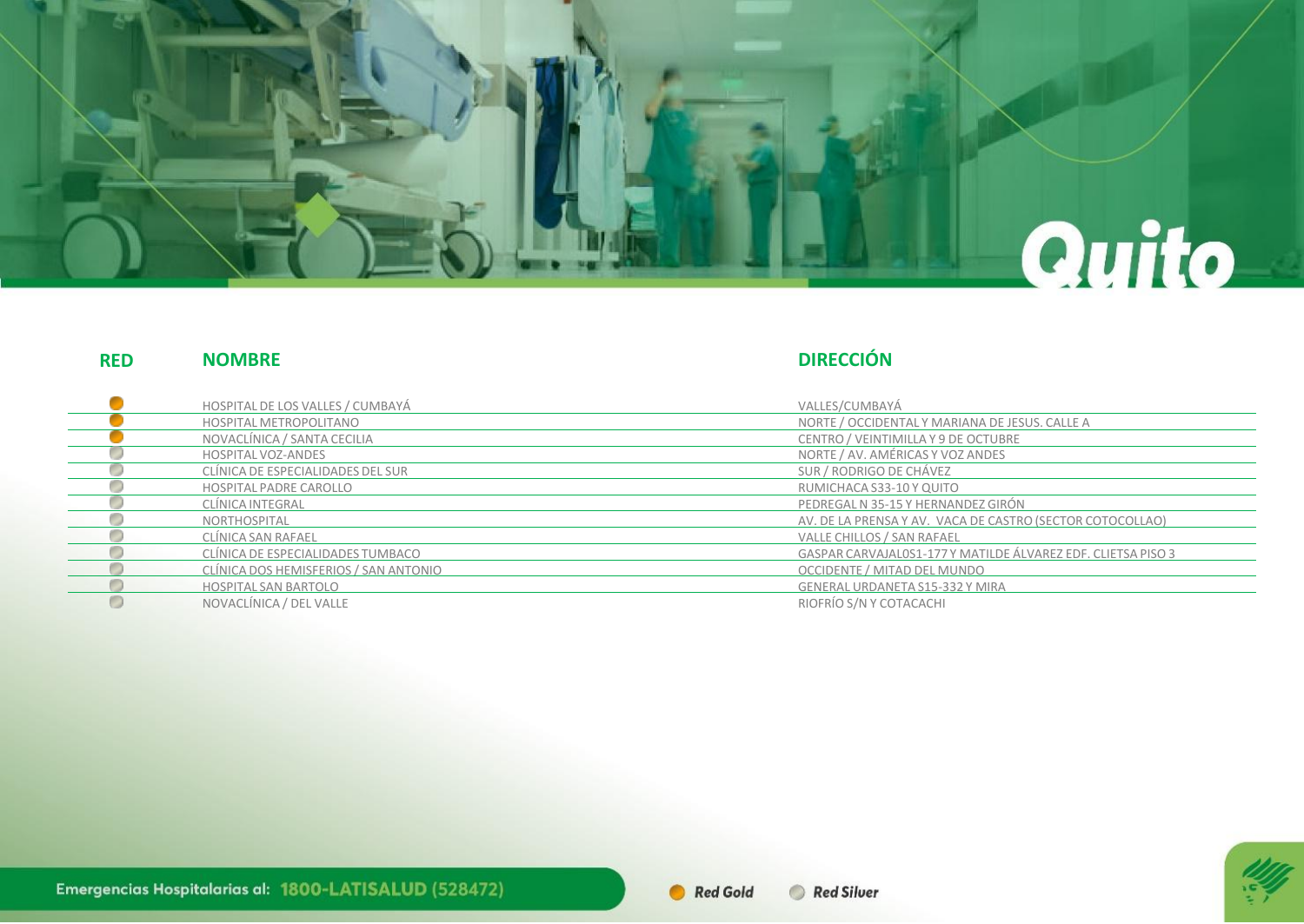### Cuenca

### **RED**

### **NOMBRE DIRECCIÓN**

| HOSPITAL SANTA INÉS              | DANIEL CÓRDOVA Y AGUSTÍN CUEVA   |
|----------------------------------|----------------------------------|
| HOSPITAL UNIVERSITARIO DEL RÍO   | AV. DE LAS AMÉRICAS Y 24 DE MAYO |
| HOSPITAL CLÍNICA MONTE SINAÍ     | REMIGIO CRESPO Y MIGUEL CORDERO  |
| CLÍNICA BOLÍVAR                  | S. BOLÍVAR 13-14 Y JUAN MONTALVO |
| CLÍNICA LATINOAMERICANA          | 3 DE NOVIEMBRE Y UNIDAD NACIONAL |
| CLÍNICA LA PAZ                   | VIRACOCHABAMBA 2-84 GUAPONDELIG  |
| CLÍNICA SANTA ANA                | AV. CARLOS ARÍZAGA VEGA          |
| <b>HOSPITAL SAN JUAN DE DIOS</b> | PAURCABAMBA 010202               |

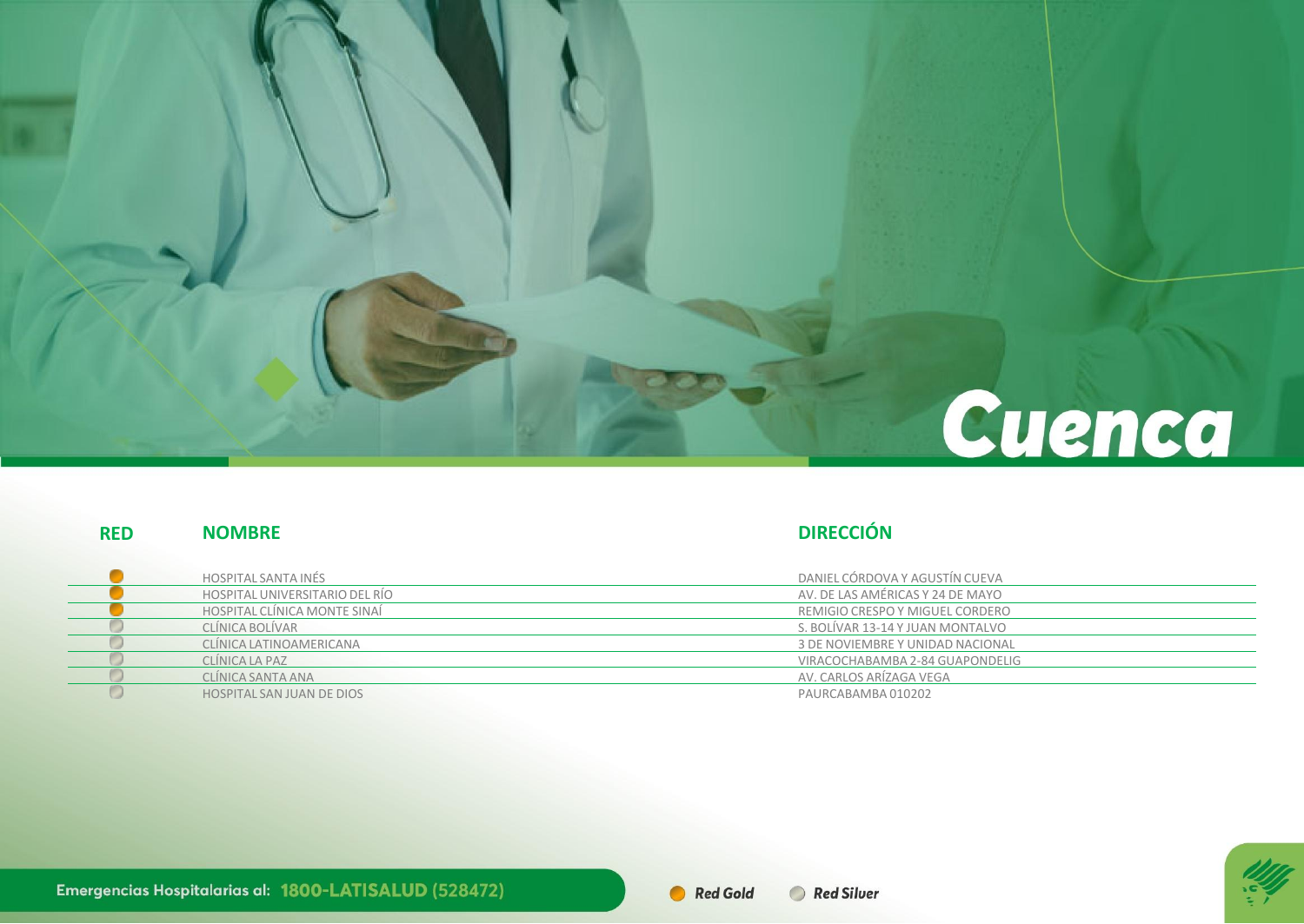# Otras Ciudades

| <b>RED</b> | <b>CIUDAD</b>     | <b>NOMBRE</b>                                         | <b>DIRECCIÓN</b>                                                                  |
|------------|-------------------|-------------------------------------------------------|-----------------------------------------------------------------------------------|
|            | <b>BABAHOYO</b>   |                                                       |                                                                                   |
| $\circ$    | <b>MACHALA</b>    | CLINICA MATERNIDAD GERMAN<br>CLINICA OUIRURGICA PINOS | RICAURTE 209 ENTRE 10 DE AGOSTO Y BARONA<br><b>VELA 119 ENTRE BOYACA Y PASAJE</b> |
| $\circ$    | <b>MACHALA</b>    |                                                       | CALLE 9 DE OCTUBRE Y JUNIN                                                        |
| O          | <b>MACHALA</b>    | CLINICA AGUILAR<br>TRAUMA HOSPITAL                    | EDGAR CORDOVA P S/N Y MARCEL LANIADO                                              |
|            | <b>QUEVEDO</b>    | CLINICA GUAYAQUIL DE QUEVEDO                          | BOLIVAR 1116 DECIMA SEGUNDA                                                       |
| O          | QUEVEDO           | <b>CLINICA REVELO GRAY</b>                            | AV. JUNE GUZMAN Y 14AVA                                                           |
| 0          | QUEVEDO           | CLINICA BRAVO                                         | CALLE BOLIVAR 1116 DECIMA SEGUNDA                                                 |
| $\circ$    | <b>BUENA FE</b>   | CLINICA DE ESPECIALIDADES SALUD CARD                  | CALLE FELIPE ALVAREZ 0 Y CALLE ROSA MOSQUERA                                      |
| $\circ$    | <b>MANTA</b>      | <b>CLINICA DEL SOL</b>                                | CALLE 18 E/AV, 38 Y 39                                                            |
| ∩          | <b>MANTA</b>      | CLINICA CARDIOCENTRO MANTA                            | CALLE 18 Y AV. 37 (ESQUINA)                                                       |
| $\circ$    | <b>PORTOVIEJO</b> | PORTOVIEJO MEDICAL CLINIC                             | KM 1 1/2 VIA A CRUCITA JUNTO AL COMANDO DE LA POLICIA                             |
| c          | <b>PORTOVIEJO</b> | SAN FRANCISCO CARDIOCENTRO                            | AUTOPISTA DEL VALLE CONTIGUO A SOLCA Y UNIDAD EDUCATIVA ARCO IRIS                 |
|            | QUININDE          | <b>CLINICA ECHEVERRIA</b>                             | AV. JIMMY ANCHICO Y AV. 3 DE JULIO                                                |
|            | <b>MILAGRO</b>    | CLINICA SANTA INES                                    | JOSE JOAQUIN DE OLMEDO Y MARURI                                                   |
|            | <b>SALINAS</b>    | CLINICA BASTE                                         | AV. 12 # 1322 Y CALLE 14- VIA LA LIBERTAD                                         |
|            | LA LIBERTAD       | CLINICA SANTA MARTHA                                  | AV. 18, LA LIBERTAD                                                               |
|            | LA LIBERTAD       | CLINICA METROPOLITANA                                 | 28 DE MAYO CALLE 8 S/N AV.14                                                      |
|            | ESMERALDAS        | CLINICA COLÓN                                         | AV. COLON Y GUAYAS                                                                |
|            | EL CARMEN         | HOSPITAL DEL DIA DR. CARLOS FALCONES MERA             | LUIS FELIX LOPEZ S/N Y PASAJE MUNICIPAL A                                         |
|            | <b>DURAN</b>      | <b>CLINICA MATERNIDAD SAGUAY</b>                      | DURAN, COOPERATIVA 2 DE MAYO MZ 2 VILLA 1                                         |
|            | SANTO DOMINGO     | NOVACLINICA SANTA ANITA                               | AV. CHONE KM 2 1/2 VIA CHONE                                                      |
| m          | <b>LOJA</b>       | <b>CLINICA SAN AGUSTIN</b>                            | 18 DE NOVIEMBRE Y AZUAY                                                           |
| O          | <b>LOJA</b>       | HOSPITAL UNIVERSITARIO UTPL                           | LEOPOLDO PALACIOS ENTRE JUAN JOSE PEÑA Y 24 DE MAYO                               |
|            | <b>LOJA</b>       | <b>CLINICA MOGROVEJO</b>                              | 18 DE NOVIEMBRE 13-43                                                             |
|            | CAYAMBE           | <b>CLINICA CAMPBELL</b>                               | ROCAFUERTE Y 26 DE SEPTIEMBRE                                                     |
|            | <b>AMBATO</b>     | HOSPITAL SAN JUAN BAUTISTA DE AMBATO                  | BOLIVAR SEVILLA Y ALFREDO PAREJA DIEZCANSECO                                      |
|            | <b>AMBATO</b>     | <b>CLINICA TUNGURAHUA</b>                             | JUAN B VELA 7-17 Y MERA                                                           |
|            | <b>IBARRA</b>     | <b>CLINICA IBARRA</b>                                 | ELEODORO AYALA 1-10 Y JORGE DÁVILA (PARQUE CHILE)                                 |
|            | LATACUNGA         | CLINICA LATACUNGA                                     | SANCHEZ DE ORELLANA 11-79 MARQUEZ DE MAENZA                                       |
|            | <b>RIOBAMBA</b>   | HOSPITAL BÁSICO CLINICA RIOBAMBA                      | UNIDAD NACIONAL 3612 Y URUGUAY                                                    |
|            | EL COCA           | <b>CLINICA VELOZ</b>                                  | ROCAFUERTE Y ALEJANDRO DE LA VACA                                                 |
| - 100      | EL COCA           | <b>HOSPITAL BÁSICO CENTER DE ESPECIALIDADES</b>       | AV. ALEJANDRO LABAKA Y FRANCISCO DE ORELLANA                                      |
|            | <b>NUEVALOJA</b>  | <b>CLINICA GONZALEZ GRANDA</b>                        | VIA QUITO KM 2 1/2 Y PEDRO FRMIN CEVALLOS                                         |
|            | <b>LAGO AGRIO</b> | CLINICA NUESTRA SEÑORA DEL CISNE                      | AV. DEL CHOFER Y 18 DE NOVIEMBRE                                                  |
|            | <b>MACAS</b>      | <b>CLINICA SANTA FE</b>                               | SOASTIY GAVINO RIVADENEIRA                                                        |

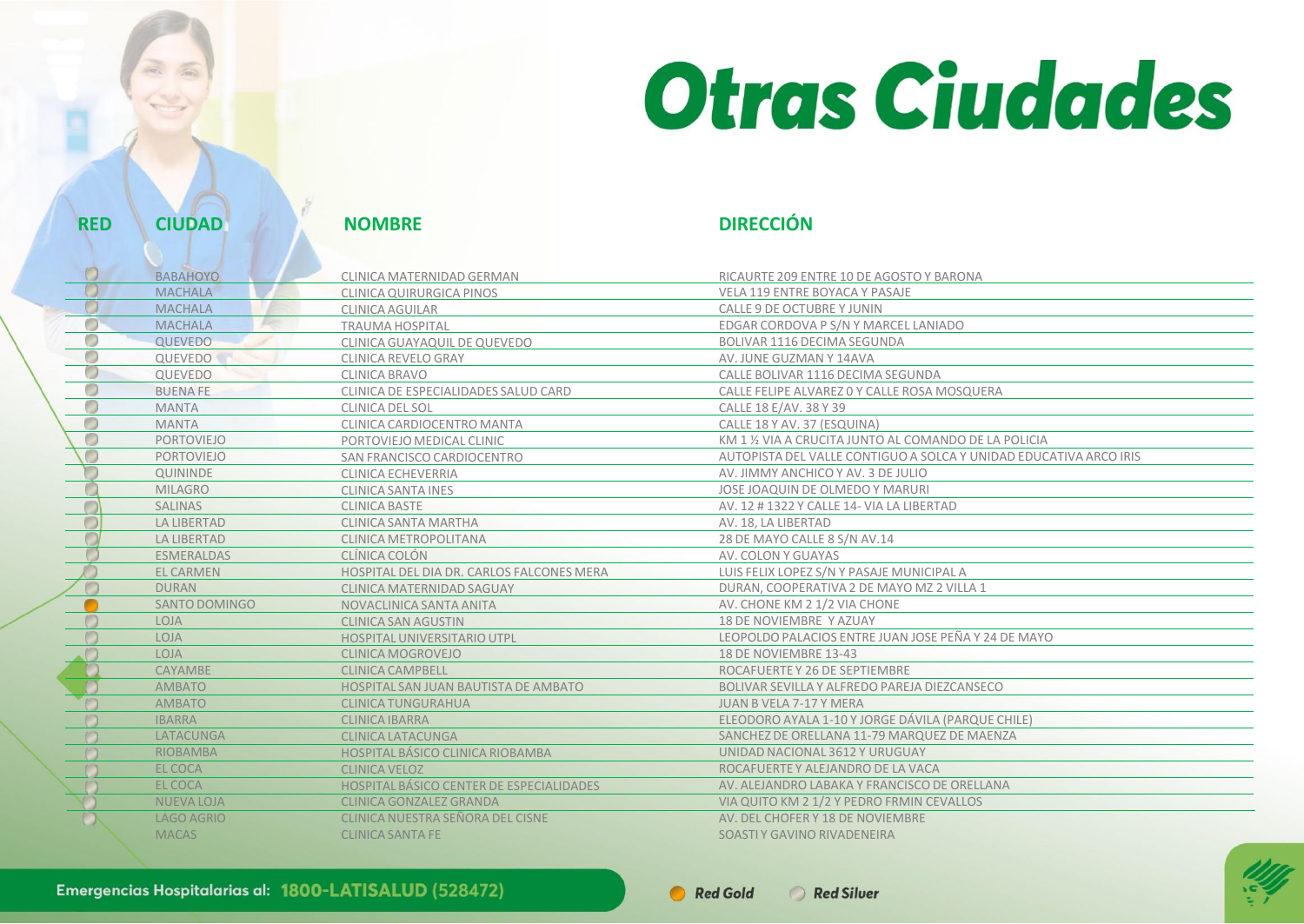

| <b>RED</b>        | <b>CIUDAD</b>                                  | <b>NOMBRE</b>                                                        | <b>DIRECCIÓN</b>                                                                                          |
|-------------------|------------------------------------------------|----------------------------------------------------------------------|-----------------------------------------------------------------------------------------------------------|
| $\circ$           | DAULE                                          | <b>HOSPITAL LE FE</b>                                                | CALLE BOLIVAR Y PIEDRAHITA                                                                                |
| $\circ$ $\bullet$ | <b>AMBATO</b>                                  | <b>HOSPITAL CREHVITAL</b>                                            | CALLE JOSE ROBALINO Y CARRASCO MINO                                                                       |
|                   | AMBATO                                         | HOSPITAL BASICO PRIVADO DURAN                                        | AV. PASTEUR Y CESAR BORJA                                                                                 |
|                   | LATACUNGA                                      | CLINICA PROVIDA                                                      | CALLE LAGUNA COLTA Y LAGUNA CUYABENO BARRIO LOCOA                                                         |
|                   | LATACUNGA                                      | CLINICA CONTINENTAL                                                  | REMIGIO ROMERO C. 9-23 MEDARDO ANGEL SILVA                                                                |
| O<br>$\circ$      | SANTO DOMINGO<br>SALINAS<br><b>LA LIBERTAD</b> | CLINICA SANTIAGO<br><b>CLINICA GRANADOS</b><br>CLINICA METROPOLITANA | AV. QUITO 118 Y ORANZONAS<br>CALLE 5TA E/ AV 14 Y 18 CIUDADELA STA. PAULA<br>28 DE MAYO CALLE 8 S/N AV.14 |
| c<br>O            |                                                |                                                                      |                                                                                                           |
| $\bigcirc$        |                                                |                                                                      |                                                                                                           |
| $\blacksquare$    |                                                |                                                                      |                                                                                                           |
|                   |                                                |                                                                      |                                                                                                           |
| m<br>m            |                                                |                                                                      |                                                                                                           |
| e<br>O            |                                                |                                                                      |                                                                                                           |
| $\circ$           |                                                |                                                                      |                                                                                                           |
| $\bigcap$         |                                                |                                                                      |                                                                                                           |
|                   |                                                |                                                                      |                                                                                                           |
|                   |                                                |                                                                      |                                                                                                           |
|                   |                                                |                                                                      |                                                                                                           |